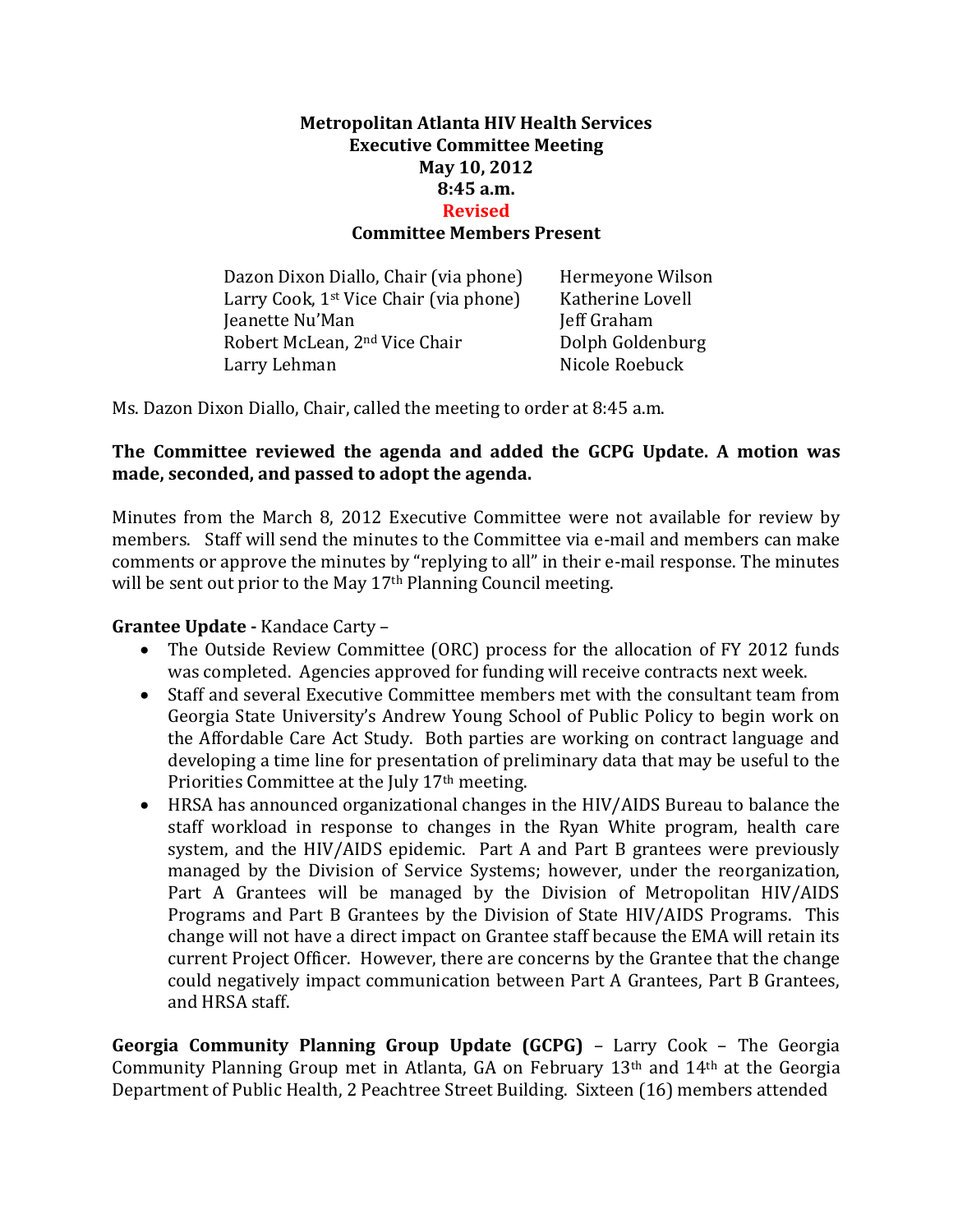#### **Executive Committee Meeting May 10, 2012 Page 2**

the orientation, of which 12 were new members. Items discussed included: why it is important to have a planning group and the election of new co-chairs – Anika Gonzales (returning as Urban Co-Chair), J. P. Martin (Rural Co-Chair) and Ray Daniels (Parliamentarian). Also, there were committee assignments and elections for committee chairs and secretaries. The next meeting will be held on May 21st and 22nd in Augusta, GA.

#### **Committee Updates**

**Assessment Committee:** Jeanette Nu'Man – The Committee is seeking information from SEATEC and the State regarding health disparities. Any useful information will be presented at the Priorities Committee meeting on June 21st.

**Comprehensive Planning Committee:** Katherine Lovell – The Comprehensive Plan will be updated to include information learned through Part A's participation in the State's SCSN Planning Process on May 3<sup>rd</sup> and 4. The final document will be submitted to HRSA by the May 21st deadline.

**Council Procedures Committee:** Larry Lehman – The By-laws and Grievance Procedures will be changed and modified to reflect recommended changes and to provide better clarification of processes. The assistance of legal counsel and a parliamentarian will be part of this process.

**HOPWA Committee:** Dolph Goldenburg – The Committee: made a presentation to the Assessment Committee which included a zip code analysis; has developed contingency plans for a reduction in HOPWA funding; will make a presentation to the Priorities Committee to provide information and provide help to the Committee, if asked; developed a list of HOPWA and non-HOPWA housing resources; and has established a working group, outside the Ryan White structure, to encourage the Atlanta Housing Authority to limit housing restrictions on those with criminal convictions. The next meeting will be held on Friday, June 29th.

**Membership Committee:** Hermeyone Wilson – The Committee will meet on June 8th from 10:00 to 2:00 at the Ryan White office to review attendance sheets and to address verbiage in the by-laws regarding membership, voting, leadership roles, etc. The Membership Drive will begin the last week in July. The Membership Committee will present at the June Consumer Caucus meeting. A recommendation was made that the various committees of the Planning Council make presentations to the Consumer Caucus to explain the roles, responsibilities, and tasks of their committee, in order to gain more consumer involvement in the Planning Council.

**Public Policy Committee:** Jeff Graham – The CAEAR Coalition has circulated a data collection survey **regarding** DHHS's consideration of establishing a single data reporting tool for funders, grantees, and sub-grantees. There will be a facilitated discussion regarding the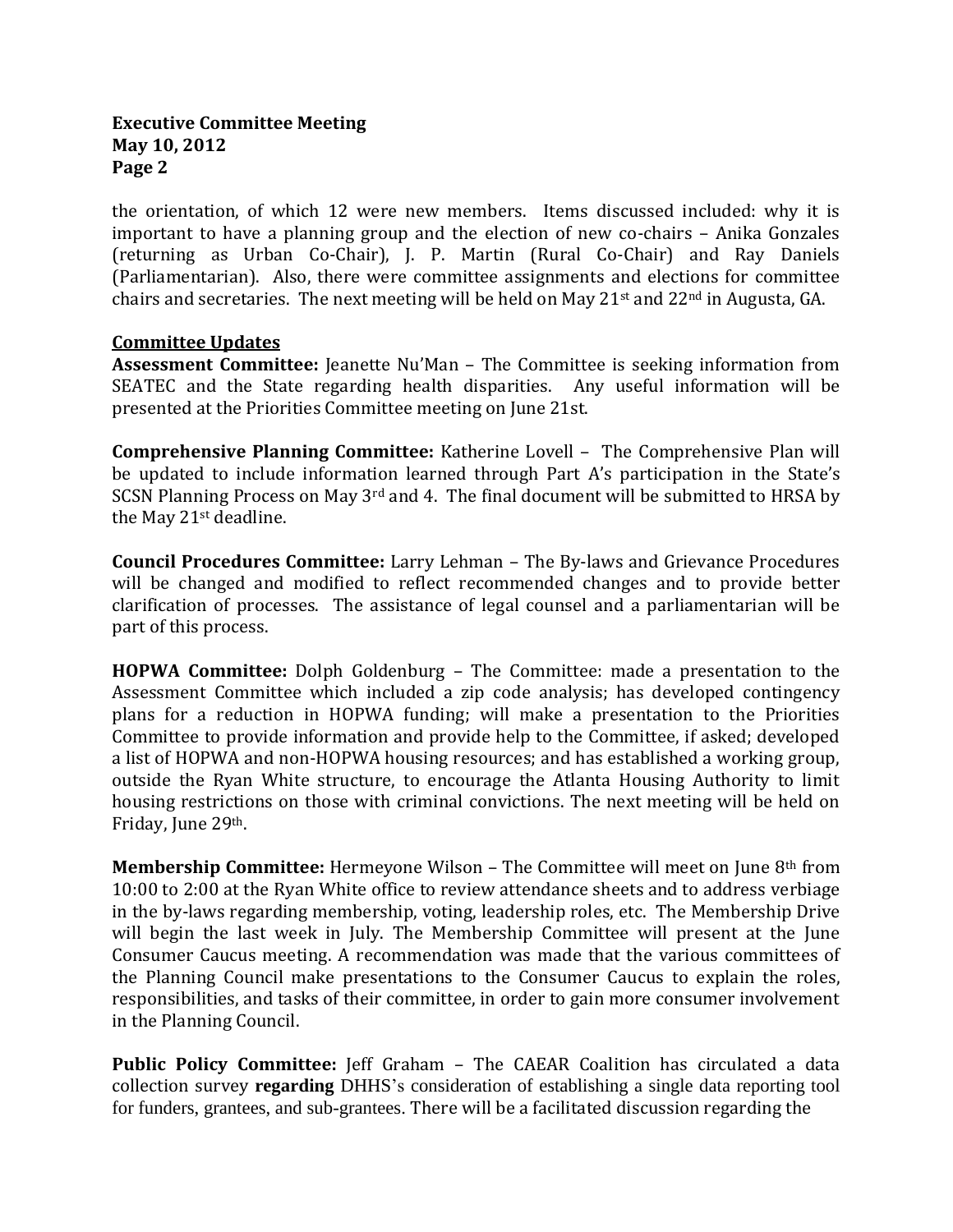#### **Executive Committee Meeting May 10, 2012 Page 3**

reauthorization which will result in a comment letter that will be sent to HRSA. Harvard University is preparing a SHARP report to assess the current level of care and make suggestions of where there are gaps in service. More information can be found at taepusa.org. A letter was sent to Mary Wakefield, HRSA Administrator, regarding the potential hardships of the 10% administrative cap requirement. While there has been no resolution, this issue has been propelled nationally, with recommendations that this issue should be part of the reauthorization.

**Priorities Committee:** Kandace Carty for Robert Di Vito – In preparation for the FY 2012 Priority-setting Process, the following meeting/presentation dates have been established:

• June  $21^{st}$  – 2:00 P – 5:00 P – Data Meeting with presentations from SEATEC, State Epi, Grantee, Assessment Committee.

 $\bullet$ July 17<sup>th</sup> – 8:30 A – 11:00 A – Agency/Individual Presentations (HOPWA, Consumer Caucus/Primary Care Providers/Affordable Care Act Study (preliminary information) and others.

• August  $1<sup>st</sup>$  – 10:00 A – 2:00 P (Please note the meeting time is different from what was announced at the Executive Committee Meeting) – Priorities Committee recommendations.

All meetings will be held at the Piedmont Hospital Foundation Board Room.

**Quality Management Committee**: Nicole Roebuck - The Committee made final changes to the Legal Check-up standards; will begin to re-evaluate the EMA screening tool; has been an active participant in the In+Care Campaign and will attend a technical assistance workshop led by Marti Beltz, In+Care Campaign Coach, National Quality Center Consultant on June 4th at the Loudermilk Center; and will begin working with the State to develop a web-based Statewide Consumer Survey. The Consumer Survey pilot will be conducted at two Ryan White funded agencies.

At the conclusion of the Committee Updates, 2nd Vice Chair Robert McLean has requested that all Committees provide the Grantee Staff with minutes of their meetings and include the time, date, and location of all meetings, including directions to the meeting locations.

The Committee reviewed the draft May 17th Planning Council agenda. Hermeyone Wilson requested an additional 10 minutes be allotted for the AAOI update, in order for Jeanette Nu'Man to present the FY2011 AAOI Evaluation Report.

Dolph Goldenburg announced that James Lark will give the HOPWA Committee update in his absence at the Planning Council meeting.